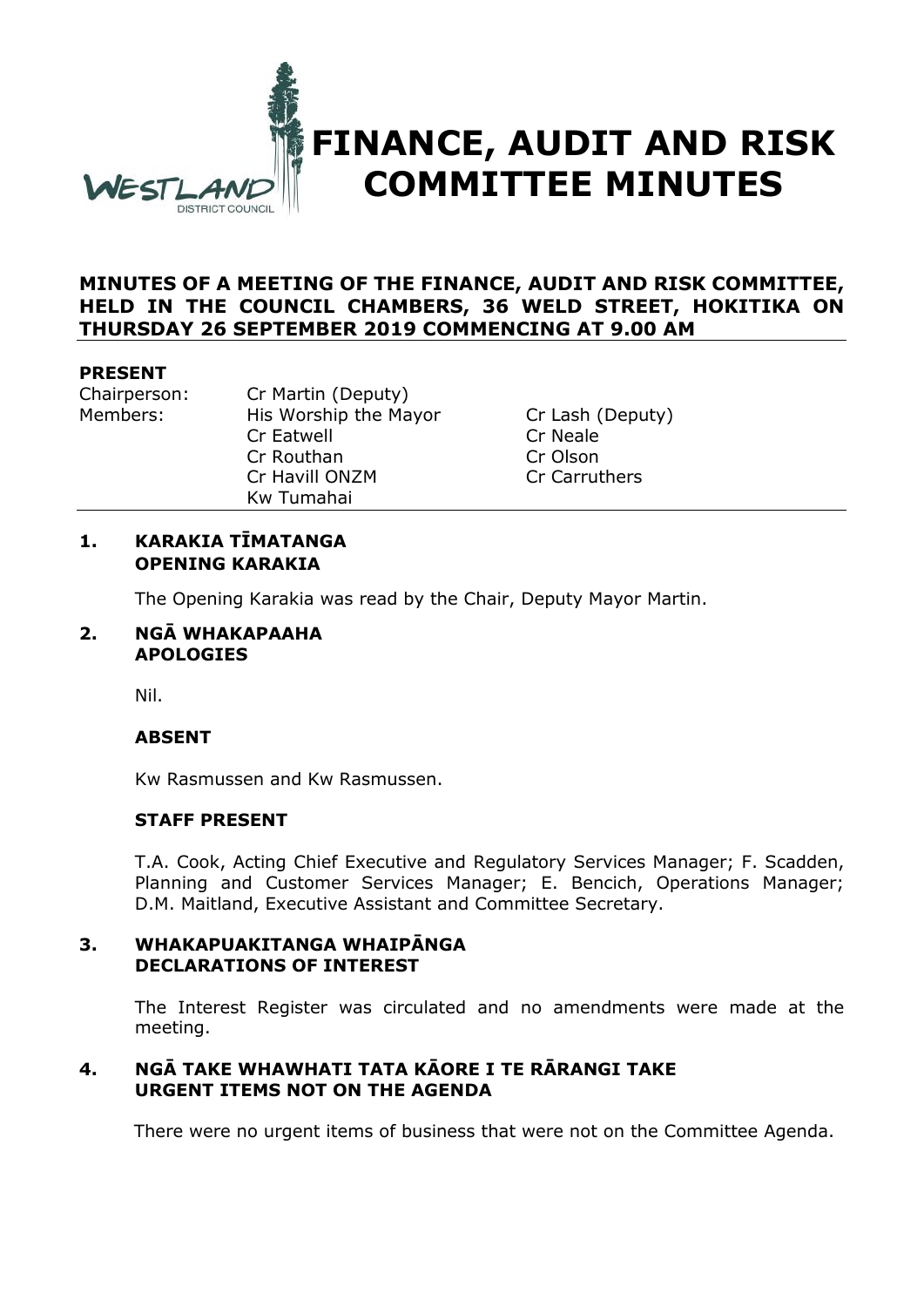# **5. NGĀ MENETI O TE HUI KOMITI MINUTES OF COMMITTEE MEETING – 22 AUGUST 2019**

Deputy Mayor Martin advised that the Minutes of the previous Committee Meeting had been circulated to Councillors separately.

Moved His Worship the Mayor, seconded Deputy Mayor Lash and **Resolved** that the Minutes of the Finance, Audit and Risk Committee Meeting, held on the 22 August 2019 be confirmed as a true and correct record of the meeting.

## **6. PŪRONGO KAIMAHI STAFF REPORTS**

## **6.1 Financial Report – August 2019**

The Financial Reporting and Budgeting Accountant advised that the purpose of the report is to provide an indication of Council's financial performance for one month to 31 August 2019.

The following items were raised:

- Depreciation there may be a change to depreciation in the next reporting period. Audit will make a change with the sign-off and there could be a significant adjustment.
- Financial Controls His Worship the Mayor advised that the strongest element of this Council has been the change to the financial controls and expressed thanks to the Finance Team.
- Verbal Update on Financials.
- Deputy Mayor Martin asked if Council is on track to adopt the 2018-2019 Annual Report. The Financial Reporting and Budgeting Accountant advised that WHL reports have not yet been received and this is waiting until Destination Westland and Westroads Ltd have been signed off by Audit New Zealand.
- Audit New Zealand started the Council's Audit on Monday 23 September 2019.
- Deputy Mayor Martin noted the late start for the subsidiary companies.

Moved Cr Neale, seconded Cr Olson and **Resolved** that the Finance, Audit and Risk Committee receive the Financial Performance Report to the 31 August 2019.

Moved Kw Tumahai, seconded Cr Neale and **Resolved** that the Finance, Audit and Risk Committee receive the verbal report on the year end 2018- 2019.

#### **7. WORKPLAN**

The Acting Chief Executive and Regulatory Manager spoke to the Rolling Workplan and advised that this is rolled forward one month.

Moved Deputy Mayor Lash, seconded Cr Neale and **Resolved** that the Committee Receives the Rolling Workplan.